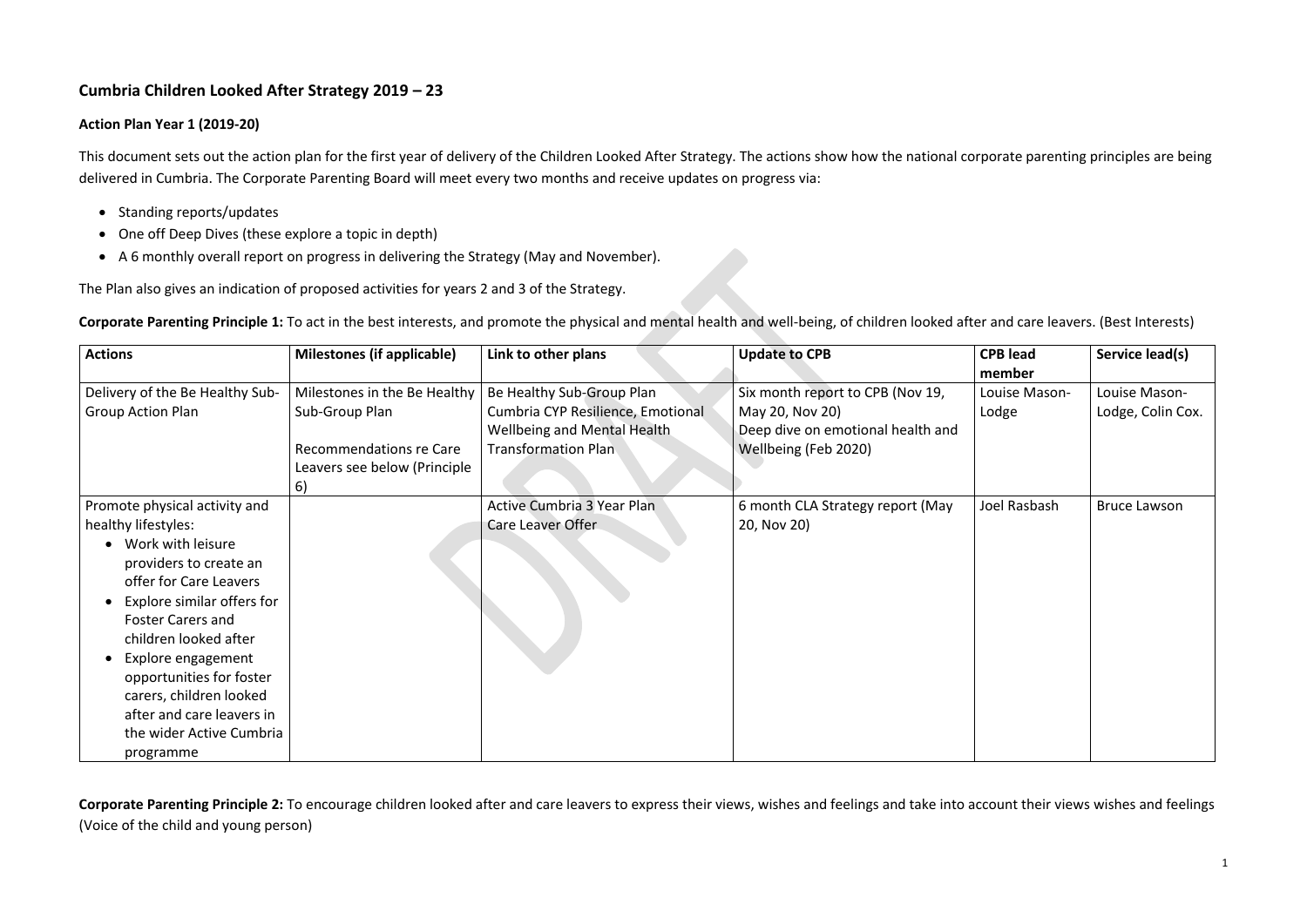| <b>Actions</b>                                         | <b>Milestones (if</b> | Link to other plans     | <b>Update to CPB</b>                  | <b>CPB lead</b> | <b>Service</b> |
|--------------------------------------------------------|-----------------------|-------------------------|---------------------------------------|-----------------|----------------|
|                                                        | applicable)           |                         |                                       |                 | Lead           |
| Consistent embedding of Signs of Safety practice model | December 2019         | SoS Implementation Plan | SoS presentation to CPB (Jan 20)      | Lynn            | Liz McKie      |
| across children and families services including CLA    |                       | 2019                    |                                       | Berryman        |                |
| teams                                                  |                       |                         |                                       |                 |                |
| Pathway Plan and Pathway Assessment redesigned (in     | <b>June 2019</b>      |                         | Findings of audit report taken to CPB | Liz Curtis      | Liz Curtis     |
| conjunction with care leavers) to make simpler, more   | redesign              |                         | (Feb 2020)                            |                 |                |
| user friendly and incorporating SOS.                   |                       |                         |                                       |                 |                |
| Carry out audit co-produced with young people.         | Jan 2020 audit        |                         |                                       |                 |                |
| Increase involvement in Children in Care Councils and  | Mar 19 new CiCC       |                         | Standing item giving update           | Sue             | Sue Hodkin     |
| <b>Care Leaver Forums</b>                              | pack launched         |                         |                                       | Hodkin          |                |
| Young people involved in national events               |                       |                         | 6 month CLA Strategy report (May 20,  | Sue             | Sue Hodkin     |
|                                                        |                       |                         | Nov 20)                               | Hodkin          |                |
| Carry out RESPECT assessment of services?              | Year $2$ – carry out  |                         | Deep dive in 2020-1 (to be            | Sue             | Sue Hodkin     |
|                                                        | <b>RESPECT</b>        |                         | confirmed)                            | Hodkin          |                |
|                                                        | assessment.           |                         |                                       |                 |                |
|                                                        |                       |                         |                                       |                 |                |

**Corporate Parenting Principle 3:** To help children looked after and care leavers gain access to, and make the best use of, services provided by the local authority and its relevant partners. (Access to services)

| <b>Actions</b>                                              | <b>Milestones (if</b> | Link to other plans | <b>Update to CPB</b>                      | <b>CPB lead</b> | <b>Service</b> |
|-------------------------------------------------------------|-----------------------|---------------------|-------------------------------------------|-----------------|----------------|
|                                                             | applicable)           |                     |                                           |                 | Lead           |
| Explore possibility of Council Tax relief for Foster Carers | Sept 19 scope         | <b>Council Plan</b> | 6 month CLA Strategy report (May 20,      | Simon           | Julie Crellin  |
|                                                             | Year 2                |                     | Nov 20)                                   | Blyth           |                |
|                                                             | implementation        |                     |                                           |                 |                |
|                                                             | (if applicable)       |                     |                                           |                 |                |
| Scope possibility for transport concessions for care        | Sept 19 scope         |                     | 6 month CLA Strategy report (May 20, Joel |                 | Phil           |
| leavers, children looked after and foster carers            | Year <sub>2</sub>     |                     | Nov 20)                                   | Rasbash         | Greenup        |
|                                                             | implementation        |                     |                                           |                 |                |
|                                                             | (if applicable)       |                     |                                           |                 |                |

**Corporate Parenting Principle 4:** To promote high aspirations, and seek to secure the best outcomes, for children looked after and care leavers. (Aspirations and outcomes)

| <b>Actions</b>                                        | <b>Milestones (if</b> | Link to other plans         | Update to CPB                               | <b>CPB</b> lead | <b>Service</b> |
|-------------------------------------------------------|-----------------------|-----------------------------|---------------------------------------------|-----------------|----------------|
|                                                       | applicable)           |                             |                                             |                 | Lead           |
| Deliver the actions detailed in the Children's        | Co-opt service        | Children's Improvement Plan | Updates at each Board (from Sept 19)   Joel |                 | Dan            |
| improvement plan relating to improving work           | lead for this area    | LEP Industrial Strategy $-$ | Deep Dive (2020 to be confirmed)            | Rasbash         | Barton,        |
| experience, apprenticeships and traineeships for care | to sit on the         | under the Worklessness,     |                                             |                 | Amanda         |
| leavers; with a focus on improving the uptake.        | Board (Sept 19)       |                             |                                             |                 | Towers         |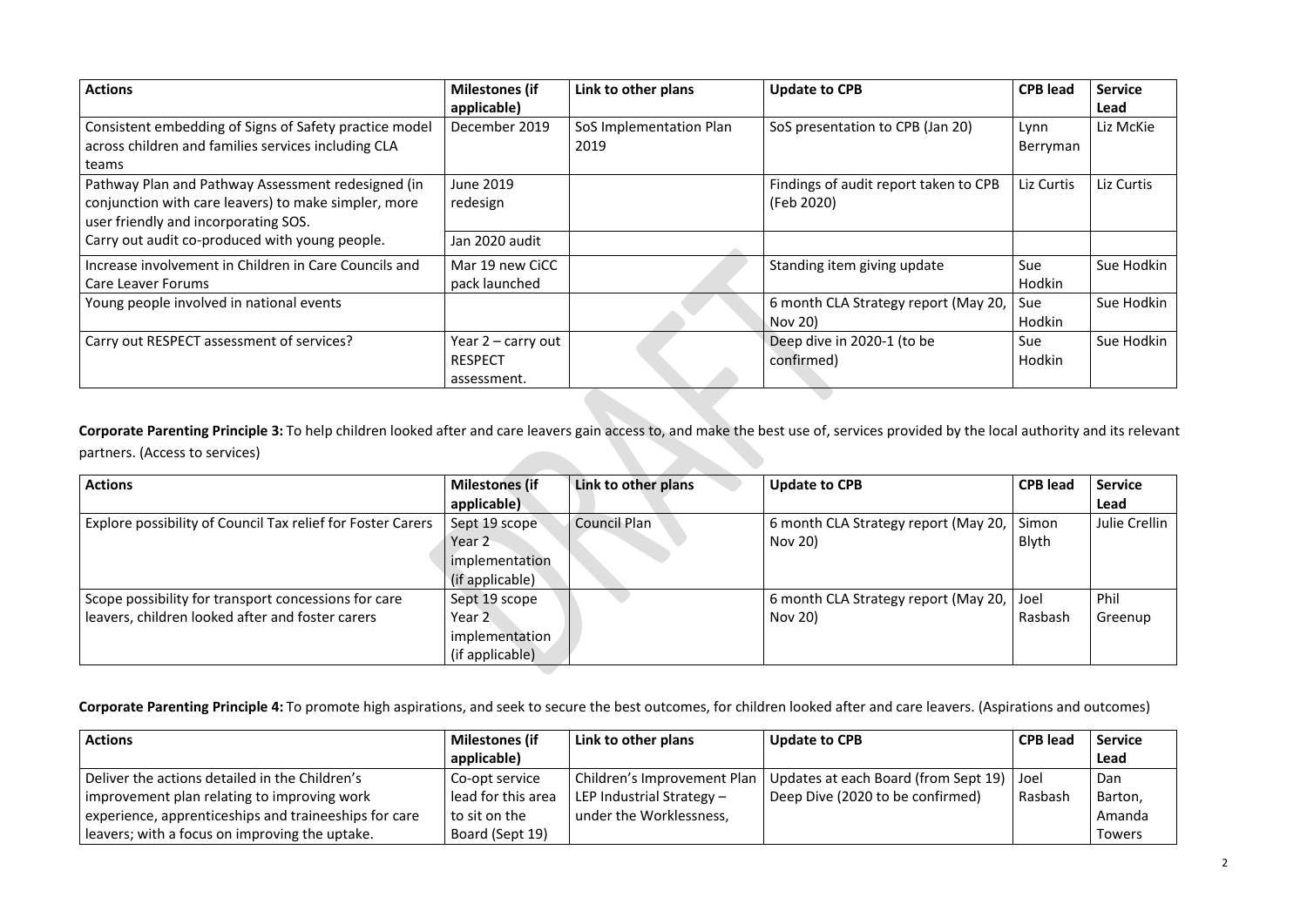|                                                                                                                                                | Work with FE<br>colleagues and<br><b>GEN2 and CASL</b><br>post-16 group<br>and transition<br>post-16 (Oct 19) | Youth Unemployment and<br>Future Workforce theme. |                                             |                               |                            |
|------------------------------------------------------------------------------------------------------------------------------------------------|---------------------------------------------------------------------------------------------------------------|---------------------------------------------------|---------------------------------------------|-------------------------------|----------------------------|
| Recruitment of Engagement workers around the county<br>to add additional PA support and to link with DWP,<br>Inspira, CYA, Apprenticeship team | Sept 19                                                                                                       |                                                   | 6 month CLA Strategy report - May 20        | Liz Curtis,<br>Jane<br>Fallon | Liz Curtis,<br>Jane Fallon |
| Delivery of Virtual School Action Plan                                                                                                         | Attainment<br>figures published<br>(Sept 19)<br><b>Briefing Members</b><br>(Nov 19)                           | Virtual School Plan                               | Updates at each Board<br>Deep Dive (May 20) | Penny<br>Crudge               | Penny<br>Crudge            |

**Corporate Parenting Principle 5:** For children looked after and care leavers to be safe, and for stability in their home lives, relationships and education or work. (Safe and stable)

| <b>Actions</b>                                                                                                                                                                                       | <b>Milestones (if</b>    | Link to other plans               | <b>Update to CPB</b>                                                   | <b>CPB lead</b>             | <b>Service</b>                   |
|------------------------------------------------------------------------------------------------------------------------------------------------------------------------------------------------------|--------------------------|-----------------------------------|------------------------------------------------------------------------|-----------------------------|----------------------------------|
|                                                                                                                                                                                                      | applicable)              |                                   |                                                                        |                             | Lead                             |
| Increase in-house foster carers                                                                                                                                                                      | Increase to 200 (Mar 20) | <b>CLA Recovery Plan</b>          | Standing item                                                          | Liz Curtis                  | Liz Curtis                       |
| Work with foster carers on using Signs of Safety                                                                                                                                                     |                          | <b>Carers for Cumbria Project</b> | 6 month CLA                                                            | Liz Curtis                  | Liz Mckie                        |
| Support development of foster carer networks                                                                                                                                                         |                          | Plan                              | Strategy report<br>(May 20, Nov 20)                                    | Foster carer<br>reps/Claire | Liz Curtis                       |
| Develop training programme for connected people                                                                                                                                                      | Sept 19                  |                                   |                                                                        | Lloyd<br>Liz Curtis         | Liz Curtis                       |
| Delivery of actions in relation to Child Exploitation and missing<br>in Improvement plan                                                                                                             | Peer Challenge (Oct 19)  | Children's Improvement<br>Plan    | Invite CPB to 6<br>monthly Scrutiny<br>update on CE (Dec<br><b>19)</b> | Liz Mckie                   | Liz McKie                        |
| Ensure equality and diversity is embedded via:<br>Training for children and families workforce and foster<br>carers,<br>Participation in CiCCs and other forums<br>Foster carer recruitment campaign |                          | <b>CCC Equality Plan</b>          | 6 month CLA<br>Strategy report<br>(May 20, Nov 20)                     | Joel Rasbash                | Liz Curtis<br>Tracey<br>Thompson |

**Corporate Parenting Principle 6:** To prepare children looked after and care leavers for adulthood and independent living. (Preparation for adulthood).